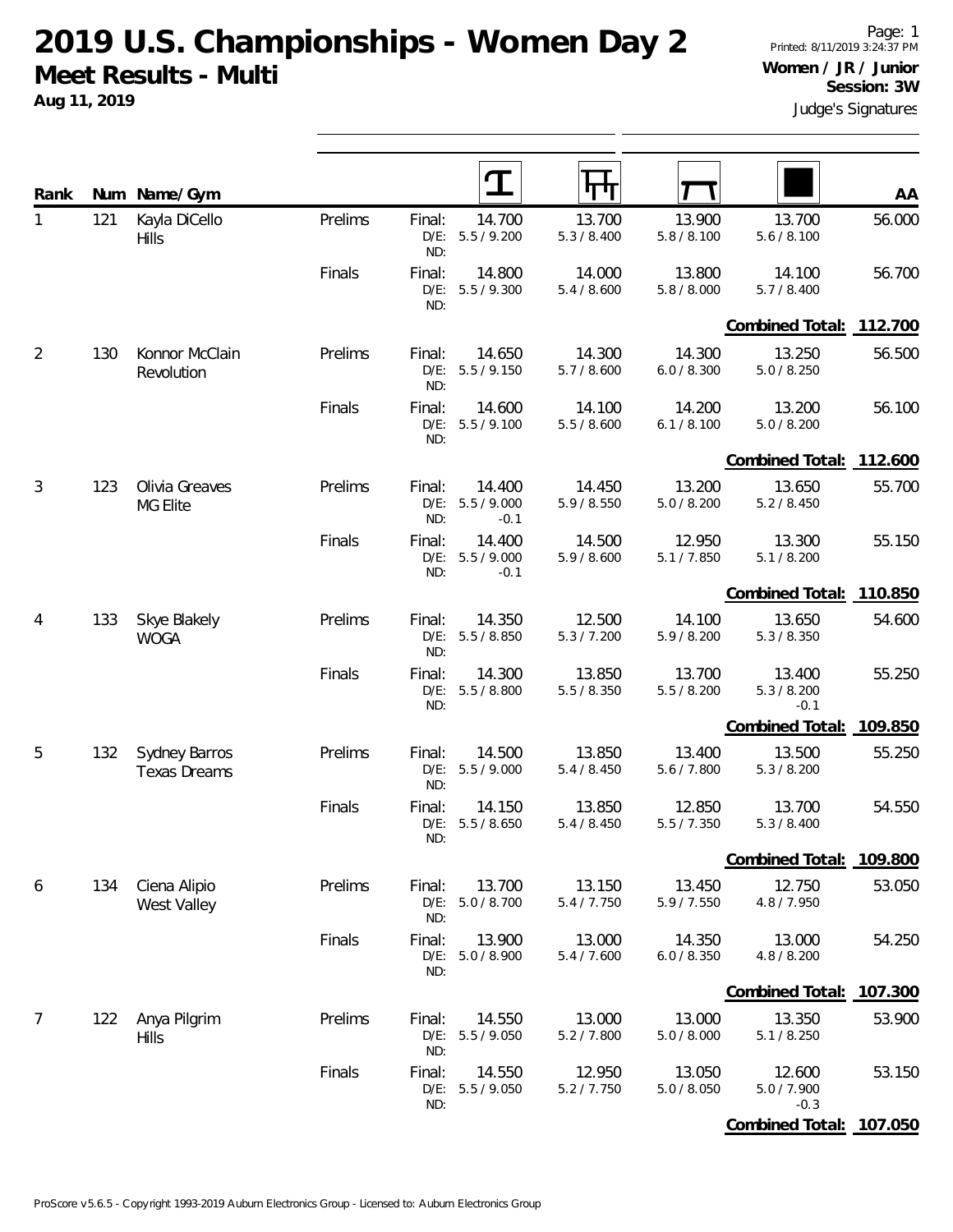**Aug 11, 2019**

| Rank |     | Num Name/Gym                               |         |                          | $\bigcap$                  | पाप                   |                              |                                 | AA      |
|------|-----|--------------------------------------------|---------|--------------------------|----------------------------|-----------------------|------------------------------|---------------------------------|---------|
| 8    | 112 | <b>Lilly Lippeatt</b><br>Cincinnati Gym    | Prelims | Final:<br>$D/E$ :<br>ND: | 13.050<br>4.6 / 8.450      | 13.550<br>5.5 / 8.050 | 12.850<br>5.0 / 7.850        | 13.450<br>5.2 / 8.250           | 52.900  |
|      |     |                                            | Finals  | Final:<br>$D/E$ :<br>ND: | 13.250<br>4.6 / 8.650      | 13.600<br>5.6 / 8.000 | 13.300<br>5.2 / 8.100        | 13.200<br>5.1 / 8.100           | 53.350  |
|      |     |                                            |         |                          |                            |                       |                              | Combined Total: 106.250         |         |
| 9    | 128 | eMjae Frazier<br>Parkettes                 | Prelims | Final:<br>$D/E$ :<br>ND: | 14.300<br>5.5 / 8.800      | 13.050<br>5.4 / 7.650 | 13.050<br>5.2 / 7.850        | 12.900<br>5.0 / 7.900           | 53.300  |
|      |     |                                            | Finals  | Final:<br>ND:            | 14.000<br>D/E: 5.5 / 8.500 | 11.850<br>5.2 / 6.650 | 13.650<br>5.6 / 8.050        | 13.100<br>5.1 / 8.000           | 52.600  |
|      |     |                                            |         |                          |                            |                       |                              | Combined Total: 105.900         |         |
| 10   | 113 | Sophia Butler<br><b>Discover</b>           | Prelims | Final:<br>$D/E$ :<br>ND: | 14.650<br>5.5/9.150        | 13.100<br>5.3 / 7.800 | 12.100<br>4.8 / 7.300        | 13.300<br>5.1 / 8.200           | 53.150  |
|      |     |                                            | Finals  | Final:<br>$D/E$ :<br>ND: | 14.500<br>5.5/9.000        | 12.600<br>5.5 / 7.100 | 13.050<br>4.9 / 8.050<br>0.1 | 12.050<br>5.1 / 7.550<br>$-0.6$ | 52.200  |
|      |     |                                            |         |                          |                            |                       |                              | Combined Total:                 | 105.350 |
| 11   | 117 | <b>Sydney Morris</b><br><b>First State</b> | Prelims | Final:<br>$D/E$ :<br>ND: | 13.100<br>4.6 / 8.500      | 13.350<br>5.3 / 8.050 | 12.250<br>5.3 / 6.950        | 13.200<br>5.0 / 8.200           | 51.900  |
|      |     |                                            | Finals  | Final:<br>$D/E$ :<br>ND: | 13.100<br>4.6 / 8.500      | 13.350<br>5.3 / 8.050 | 13.150<br>5.3 / 7.850        | 12.350<br>5.1 / 7.250           | 51.950  |
|      |     |                                            |         |                          |                            |                       |                              | Combined Total: 103.850         |         |
| 12   | 120 | Kailin Chio<br>Gymcats                     | Prelims | Final:<br>$D/E$ :<br>ND: | 13.650<br>5.0 / 8.650      | 12.600<br>4.9/7.700   | 12.900<br>5.3 / 7.600        | 12.950<br>5.1 / 7.850           | 52.100  |
|      |     |                                            | Finals  | Final:<br>$D/E$ :<br>ND: | 13.800<br>5.0 / 8.800      | 12.900<br>4.8 / 8.100 | 12.400<br>4.8 / 7.600        | 12.350<br>4.7/7.650             | 51.450  |
|      |     |                                            |         |                          |                            |                       |                              | Combined Total: 103.550         |         |
| 13   | 129 | Addison Fatta<br>Prestige                  | Prelims | Final:<br>$D/E$ :<br>ND: | 14.350<br>5.5/8.850        | 13.200<br>5.2 / 8.000 | 10.950<br>4.3 / 6.650        | 12.850<br>5.0 / 7.850           | 51.350  |
|      |     |                                            | Finals  | Final:<br>ND:            | 14.300<br>D/E: 5.5 / 8.800 | 13.000<br>5.2 / 7.800 | 12.800<br>4.8 / 8.000        | 11.800<br>5.0 / 6.800           | 51.900  |
|      |     |                                            |         |                          |                            |                       |                              | Combined Total: 103.250         |         |
| 14   | 136 | Zoe Miller<br>World Champions              | Prelims | Final:<br>$D/E$ :<br>ND: | 13.600<br>4.6 / 9.000      | 13.500<br>5.7 / 7.800 | 12.800<br>5.1/7.700          | 12.550<br>4.8 / 7.750           | 52.450  |
|      |     |                                            | Finals  | Final:<br>$D/E$ :<br>ND: | 13.250<br>4.6 / 8.650      | 11.750<br>5.6 / 6.150 | 12.650<br>4.9 / 7.750        | 12.450<br>4.8 / 7.650           | 50.100  |
|      |     |                                            |         |                          |                            |                       |                              | Combined Total:                 | 102.550 |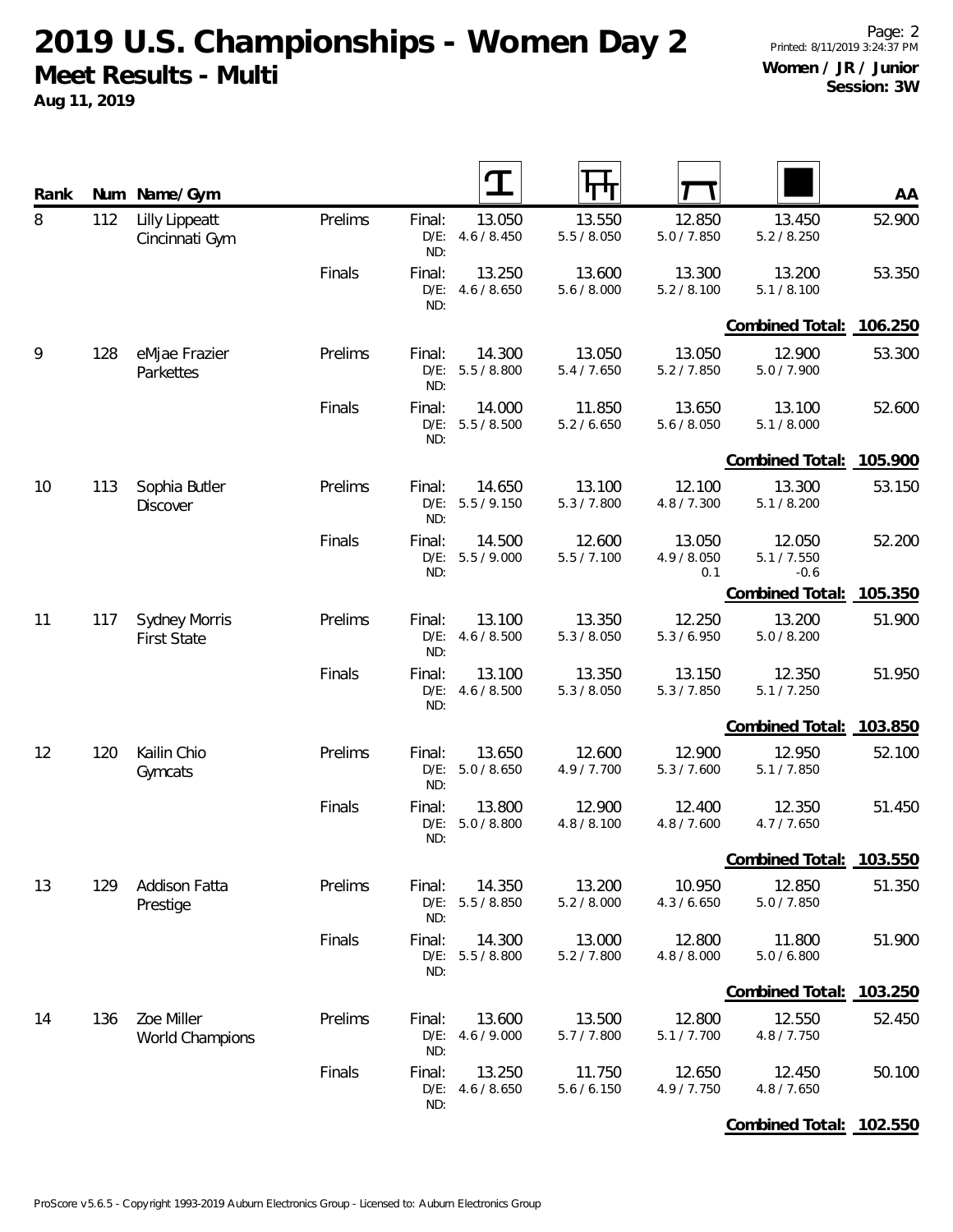**Aug 11, 2019**

| Rank |     | Num Name/Gym                               |         |                          | $\mathbf T$           |                       |                                 |                                 | AA      |
|------|-----|--------------------------------------------|---------|--------------------------|-----------------------|-----------------------|---------------------------------|---------------------------------|---------|
| 15   | 114 | Lauren Little<br><b>Everest Gymnastics</b> | Prelims | Final:<br>$D/E$ :<br>ND: | 12.900<br>4.2 / 8.700 | 13.250<br>5.3 / 7.950 | 12.150<br>4.4 / 7.750           | 12.750<br>4.9 / 7.850           | 51.050  |
|      |     |                                            | Finals  | Final:<br>$D/E$ :<br>ND: | 12.750<br>4.2 / 8.550 | 13.150<br>5.2 / 7.950 | 12.950<br>5.2 / 7.750           | 12.500<br>5.0 / 7.500           | 51.350  |
|      |     |                                            |         |                          |                       |                       |                                 | Combined Total: 102.400         |         |
| 16   | 138 | Ava Siegfeldt<br><b>World Class</b>        | Prelims | Final:<br>$D/E$ :<br>ND: | 13.800<br>5.0 / 8.800 | 11.900<br>5.2 / 6.700 | 13.300<br>5.1 / 8.200           | 12.700<br>4.9 / 7.800           | 51.700  |
|      |     |                                            | Finals  | Final:<br>$D/E$ :<br>ND: | 13.850<br>5.0 / 8.850 | 12.150<br>5.2/6.950   | 13.100<br>5.0 / 8.100           | 11.300<br>4.8 / 6.500           | 50.400  |
|      |     |                                            |         |                          |                       |                       |                                 | Combined Total: 102.100         |         |
| 17   | 137 | Jamison Sears<br><b>World Class</b>        | Prelims | Final:<br>$D/E$ :<br>ND: | 14.350<br>5.5 / 8.850 | 11.450<br>4.6 / 6.850 | 11.850<br>5.1 / 6.750           | 13.000<br>4.7 / 8.300           | 50.650  |
|      |     |                                            | Finals  | Final:<br>$D/E$ :<br>ND: | 13.850<br>5.5 / 8.350 | 12.000<br>4.7 / 7.300 | 12.650<br>5.2 / 7.450           | 12.850<br>4.6 / 8.250           | 51.350  |
|      |     |                                            |         |                          |                       |                       |                                 | Combined Total: 102.000         |         |
| 18   | 135 | Karis German<br><b>World Champions</b>     | Prelims | Final:<br>$D/E$ :<br>ND: | 14.300<br>5.5 / 8.800 | 12.750<br>5.3 / 7.450 | 12.750<br>5.3 / 7.450           | 12.900<br>5.2 / 7.700           | 52.700  |
|      |     |                                            | Finals  | Final:<br>$D/E$ :<br>ND: | 14.150<br>5.5 / 8.650 | 10.450<br>5.3 / 5.150 | 12.700<br>5.3 / 7.400           | 11.750<br>5.2 / 6.650<br>$-0.1$ | 49.050  |
|      |     |                                            |         |                          |                       |                       |                                 | Combined Total: 101.750         |         |
| 19   | 125 | Katelyn Rosen<br>Mavericks                 | Prelims | Final:<br>$D/E$ :<br>ND: | 13.400<br>5.0 / 8.400 | 11.800<br>4.6 / 7.200 | 13.300<br>5.2 / 8.100           | 12.600<br>4.8 / 7.900<br>$-0.1$ | 51.100  |
|      |     |                                            | Finals  | Final:<br>$D/E$ :<br>ND: | 13.600<br>5.0 / 8.600 | 11.850<br>4.5 / 7.350 | 12.550<br>4.9 / 7.750<br>$-0.1$ | 12.500<br>4.7 / 7.800           | 50.500  |
|      |     |                                            |         |                          |                       |                       |                                 | Combined Total: 101.600         |         |
| 20   | 116 | Love Birt<br><b>First State</b>            | Prelims | Final:<br>$D/E$ :<br>ND: | 12.900<br>4.6 / 8.300 | 12.950<br>4.9 / 8.050 | 12.950<br>4.9 / 8.050           | 12.450<br>4.6 / 7.850           | 51.250  |
|      |     |                                            | Finals  | Final:<br>$D/E$ :<br>ND: | 13.000<br>4.6 / 8.400 | 12.600<br>4.9 / 7.700 | 12.550<br>4.9 / 7.650           | 11.750<br>4.6 / 7.450<br>$-0.3$ | 49.900  |
|      |     |                                            |         |                          |                       |                       |                                 | <b>Combined Total:</b>          | 101.150 |
| 21   | 110 | Nola Matthews<br>Airborne                  | Prelims | Final:<br>$D/E$ :<br>ND: | 12.700<br>4.6 / 8.100 | 12.500<br>4.8 / 7.700 | 12.400<br>4.8 / 7.600           | 12.300<br>4.5 / 7.800           | 49.900  |
|      |     |                                            | Finals  | Final:<br>$D/E$ :<br>ND: | 12.850<br>4.6 / 8.250 | 12.450<br>4.8 / 7.650 | 13.150<br>4.8 / 8.350           | 12.700<br>4.6 / 8.100           | 51.150  |
|      |     |                                            |         |                          |                       |                       |                                 | Combined Total: 101.050         |         |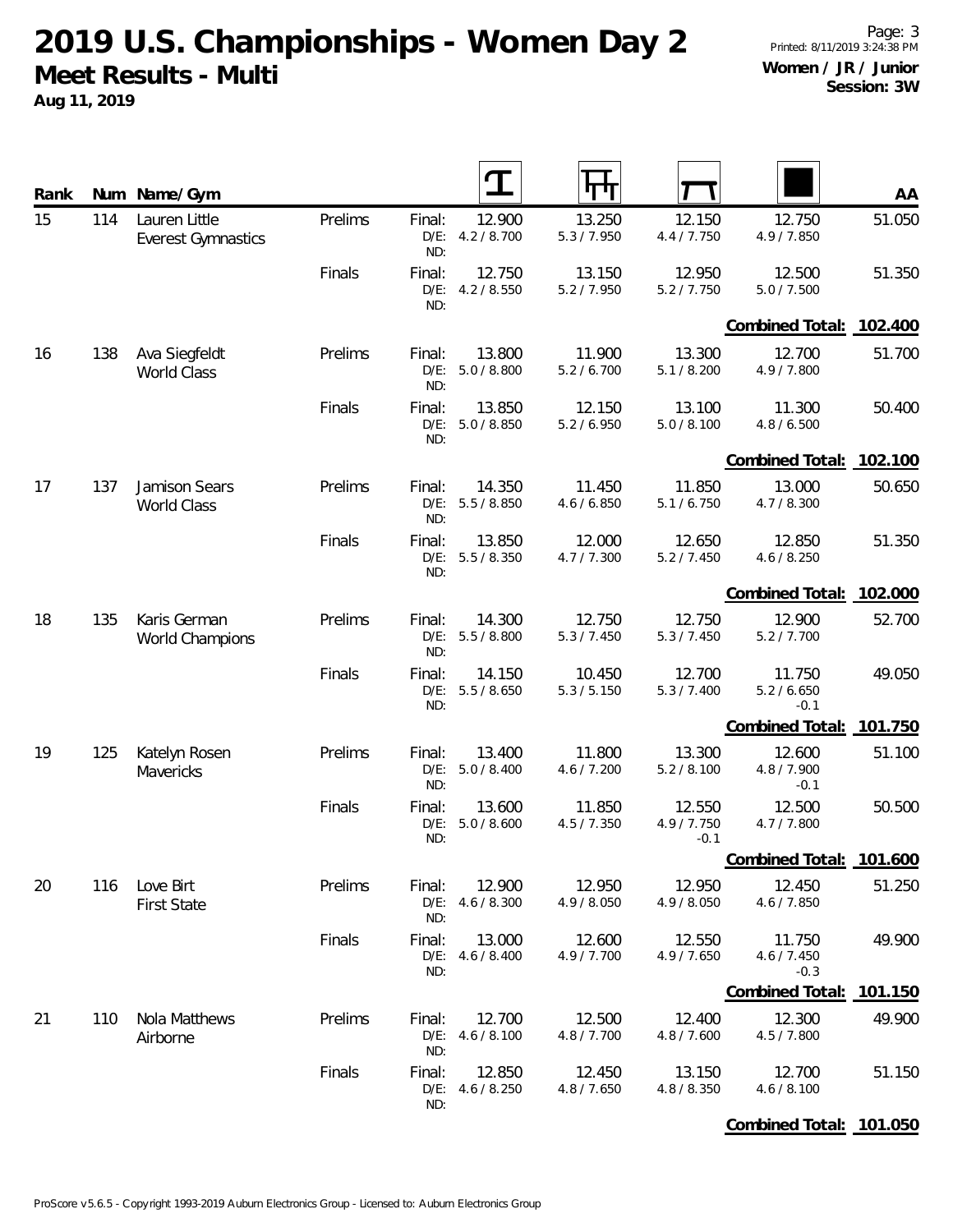**Aug 11, 2019**

| Rank |     | Num Name/Gym                               |         |                          |                                 | पाग                   |                                 |                                 | AA      |
|------|-----|--------------------------------------------|---------|--------------------------|---------------------------------|-----------------------|---------------------------------|---------------------------------|---------|
| 22   | 124 | Ariel Posen<br><b>MG Elite</b>             | Prelims | Final:<br>$D/E$ :<br>ND: | 13.150<br>4.6 / 8.650<br>$-0.1$ | 10.450<br>4.9 / 5.550 | 13.250<br>5.1 / 8.150           | 12.600<br>4.4 / 8.200           | 49.450  |
|      |     |                                            | Finals  | Final:<br>$D/E$ :<br>ND: | 13.250<br>4.6 / 8.650           | 12.500<br>5.0 / 7.500 | 13.200<br>5.1 / 8.100           | 12.500<br>4.4 / 8.100           | 51.450  |
|      |     |                                            |         |                          |                                 |                       |                                 | Combined Total:                 | 100.900 |
| 23   | 115 | Kaylen Morgan<br><b>Everest Gymnastics</b> | Prelims | Final:<br>$D/E$ :<br>ND: | 13.100<br>4.6 / 8.600<br>$-0.1$ | 12.800<br>5.1 / 7.700 | 11.650<br>4.7 / 7.050<br>$-0.1$ | 13.300<br>5.0 / 8.300           | 50.850  |
|      |     |                                            | Finals  | Final:<br>$D/E$ :<br>ND: | 13.350<br>4.6 / 8.750           | 12.900<br>5.1 / 7.800 | 10.700<br>5.3 / 5.400           | 13.000<br>5.0 / 8.000           | 49.950  |
|      |     |                                            |         |                          |                                 |                       |                                 | <b>Combined Total:</b>          | 100.800 |
| 24   | 111 | Sienna Robinson<br>Browns LV               | Prelims | Final:<br>$D/E$ :<br>ND: | 12.750<br>4.6 / 8.150           | 12.550<br>4.7 / 7.850 | 12.350<br>4.8 / 7.550           | 12.650<br>4.4 / 8.250           | 50.300  |
|      |     |                                            | Finals  | Final:<br>$D/E$ :<br>ND: | 13.150<br>4.6 / 8.550           | 11.900<br>4.7 / 7.200 | 12.000<br>4.8 / 7.200           | 12.400<br>4.4 / 8.000           | 49.450  |
|      |     |                                            |         |                          |                                 |                       |                                 | <b>Combined Total:</b>          | 99.750  |
| 25   | 118 | Ella Zirbes<br>Flips Gym LLC               | Prelims | Final:<br>$D/E$ :<br>ND: | 13.700<br>5.0 / 8.700           | 11.850<br>4.7 / 7.150 | 11.900<br>4.7 / 7.200           | 12.100<br>4.6 / 7.500           | 49.550  |
|      |     |                                            | Finals  | Final:<br>$D/E$ :<br>ND: | 13.700<br>5.0 / 8.700           | 12.850<br>4.7 / 8.150 | 11.050<br>4.6 / 6.450           | 12.400<br>4.7 / 7.700           | 50.000  |
|      |     |                                            |         |                          |                                 |                       |                                 | <b>Combined Total:</b>          | 99.550  |
| 26T  | 126 | Lyden Saltness<br>Midwest Gymnastics       | Prelims | Final:<br>$D/E$ :<br>ND: | 13.000<br>4.6 / 8.400           | 12.850<br>5.3 / 7.550 | 12.350<br>5.5/6.850             | 12.000<br>5.5/6.800<br>$-0.3$   | 50.200  |
|      |     |                                            | Finals  | Final:<br>$D/E$ :<br>ND: | 13.650<br>5.5 / 8.150           | 9.900<br>4.6 / 5.300  | 12.950<br>5.5/7.450             | 12.700<br>5.4 / 7.400<br>$-0.1$ | 49.200  |
|      |     |                                            |         |                          |                                 |                       |                                 | Combined Total:                 | 99.400  |
| 26T  | 127 | Levi Jung-Ruivivar<br>Paramount Elite      | Prelims | Final:<br>$D/E$ :<br>ND: | 12.900<br>4.6 / 8.300           | 12.250<br>5.4 / 6.850 | 12.100<br>4.8 / 7.300           | 12.800<br>4.8 / 8.000           | 50.050  |
|      |     |                                            | Finals  | Final:<br>$D/E$ :<br>ND: | 13.050<br>4.6 / 8.450           | 12.100<br>5.4 / 6.700 | 11.950<br>4.4 / 7.550           | 12.250<br>4.6 / 7.650           | 49.350  |
|      |     |                                            |         |                          |                                 |                       |                                 | Combined Total:                 | 99.400  |
| 28   | 119 | Mya Witte<br>Genie's                       | Prelims | Final:<br>$D/E$ :<br>ND: | 13.250<br>4.6 / 8.650           | 12.000<br>4.6 / 7.400 | 12.900<br>5.7 / 7.200           | 12.550<br>4.6 / 7.950           | 50.700  |
|      |     |                                            | Finals  | Final:<br>$D/E$ :<br>ND: | 13.050<br>4.6 / 8.450           | 8.800<br>3.8 / 5.000  | 14.050<br>5.9 / 8.150           | 12.750<br>4.9 / 7.850           | 48.650  |
|      |     |                                            |         |                          |                                 |                       |                                 | <b>Combined Total:</b>          | 99.350  |